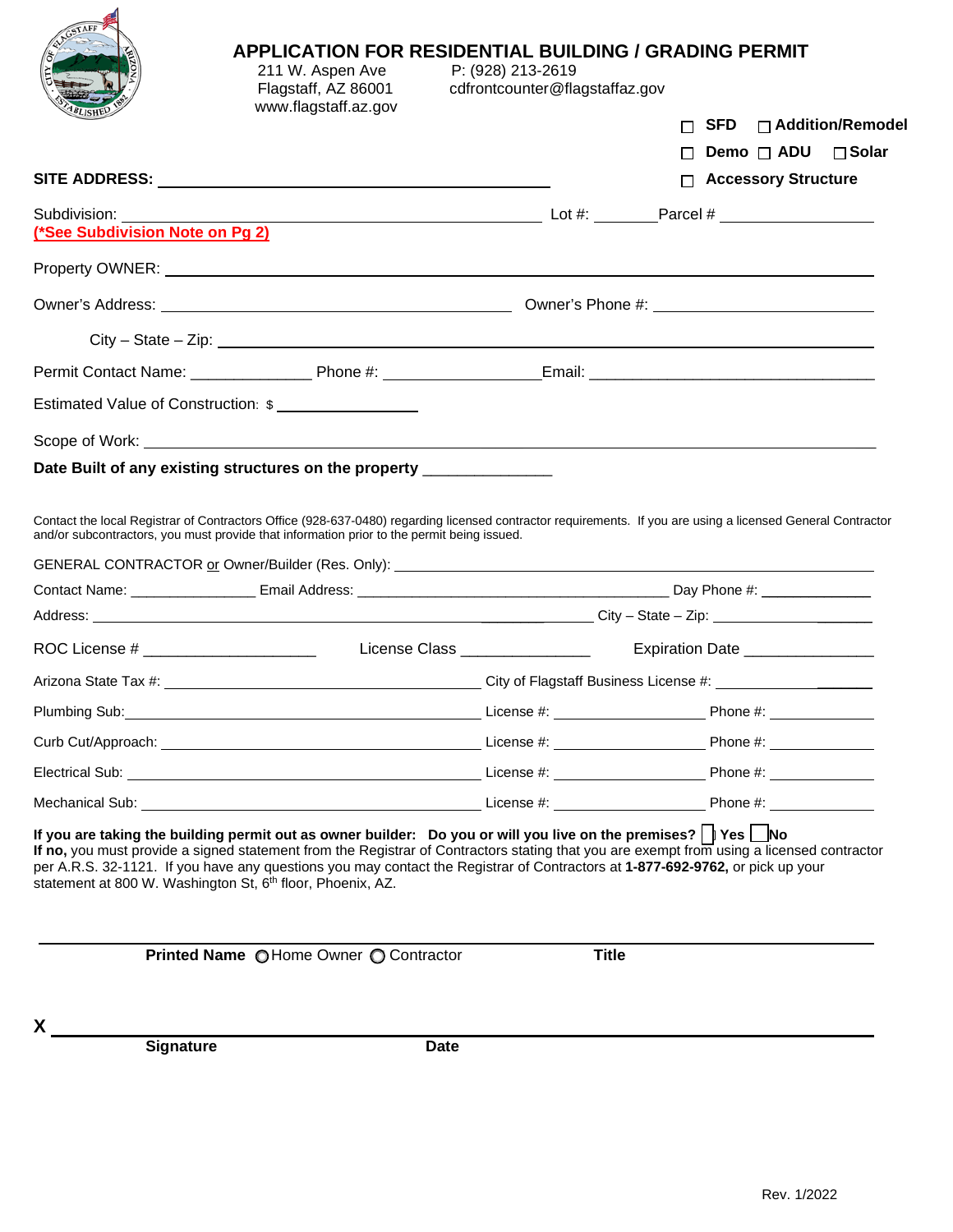## **Impervious Surface (Square Feet)** ADEQ NOI #

Please include TOTAL square footage (**new & existing**) using the footprint not the livable areas. The following square footages must also be provided on the building plans.

#### \***SUBDIVISION NOTE:**

The NOI number must be obtained **prior** to building permit submittal if your lot is located in an affected subdivision. Please refer to the City of Flagstaff Stormwater management page of our website or check with Front Counter Staff for a complete list

| Buildings:            | SF        | Sidewalks:                                                                              | <b>SF</b> | management page of our website or check<br>with Front Counter Staff for a complete list<br>of affected subdivisions and requirements. |
|-----------------------|-----------|-----------------------------------------------------------------------------------------|-----------|---------------------------------------------------------------------------------------------------------------------------------------|
| Driveway:             | <b>SF</b> | Decks/Patios:                                                                           | – SF      |                                                                                                                                       |
| Parking:              | SF        | Other:                                                                                  | SF        |                                                                                                                                       |
| <b>TOTAL:</b>         | SF        |                                                                                         |           |                                                                                                                                       |
| Property Information: |           | $\Box$ Yes $\Box$ No Located in an existing City of Flagstaff Historic District? (Name: |           |                                                                                                                                       |

## **Grading Questionnaire**

Do any of the following conditions apply to your site? Please check the appropriate response. (cut and fill inside the building foot print is not counted).

| <u>Yes</u> | <u>No</u> |    | 1. Will there be fill greater than 50 cubic yards on any one lot (about 4 $\frac{1}{2}$ - 10 wheeler loads)?                                                                                                                                                                     |
|------------|-----------|----|----------------------------------------------------------------------------------------------------------------------------------------------------------------------------------------------------------------------------------------------------------------------------------|
|            |           |    |                                                                                                                                                                                                                                                                                  |
|            |           |    | 2. Will you be placing fill or creating a cut-slope near your property line (i.e. leveling lot)?                                                                                                                                                                                 |
|            |           | 3. | Will you be filling areas of your project outside the building footprint/foundation with imported fill material or<br>existing material from excavations for basements, lower floors, foundations, retaining walls or other<br>structures authorized by a valid building permit? |
|            |           |    | 4. Will there be fill supporting a structure (must be engineered prior to commencing work)?                                                                                                                                                                                      |
|            |           | 5. | Will the placement of fill on your property obstruct or change the flow of an existing man-made or natural<br>drainage course or divert runoff onto neighboring property?                                                                                                        |
|            |           |    | A "YES" response to any question may require a grading permit, and must be shown on the site plans (existing contour lines<br>and new proposed). Sections may be required. Please provide two (2) sets of the following:<br>Absolutely and the book of the Plant                 |

- Shade the area to be cut and/or filled.

- Typical cross section for area to be cut and/or filled

Indicate quantities of cut cyds.; fill cyds. Estimate value of grading \$

Plans for any retaining walls (if retaining greater than 48" or has a surcharge from a structure or parking area, the plans must be prepared by a professional engineer and stamped). Special Inspection is required: yes / no

**R105.3.2 – Time Limitation of application: An application for a permit for any proposed work shall be deemed to have been abandoned 180 days after the date of filing unless such application has been pursued in good faith or a permit has been issued. The building official is authorized to grant one or more extensions not exceeding a period of 180 days each. The extension shall be requested in writing and justifiable cause demonstrated.** 

**DEPOSIT SCHEDULE:** The estimated plan review fee is due (see estimated plan review fees chart) at the time the application is submitted and is **non-refundable**. The remaining balance of the permit fee is due upon permit issuance.

Solar Application Deposit: \$150.00 (remaining balance will be due upon permit issuance)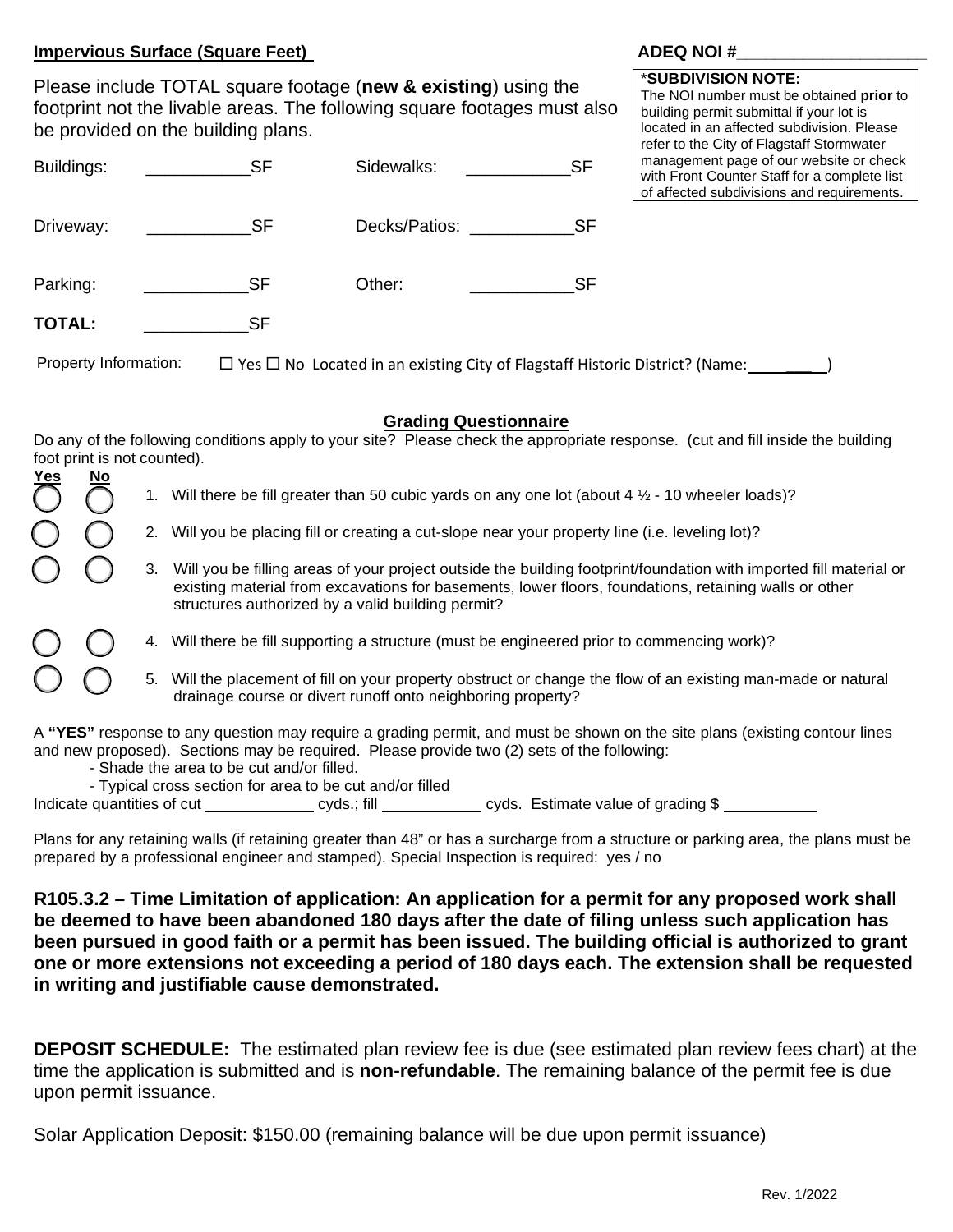# **ESTIMATED PLAN REVIEW FEES**

(for plan review deposit only)

| <b>Valuation</b> | <b>Plan Check</b> | <b>Valuation</b> | <b>Plan Check</b> | <b>Valuation</b>   | <b>Plan Check</b>    |
|------------------|-------------------|------------------|-------------------|--------------------|----------------------|
|                  | Fee               |                  | Fee               |                    | Fee                  |
| $$1-500$         | 18.00             | 42,000           | 423.00            | 97,000             | 730.00               |
| 600              | 20.00             | 43,000           | 431.00            | 98,000             | 736.00               |
| 700              | 22.00             | 44,000           | 438.00            | 99,000             | 741.00               |
| 800              | 25.00             | 45,000           | 446.00            | 100,000            | 746.00               |
| 900              | 27.00             | 46,000           | 453.00            | 110,000            | 788.00               |
| 1,000            | 29.00             | 47,000           | 461.00            | 120,000            | 830.00               |
| 1,100            | 31.00             | 48,000           | 469.00            | 130,000            | 872.00               |
| 1,200            | 34.00             | 49,000           | 476.00            | 140,000            | 914.00               |
| 1,300            | 36.00             | 50,000           | 484.00            | 150,000            | 956.00               |
| 1,400            | 38.00             | 51,000           | 489.00            | 160,000            | 998.00               |
| 1,500            | 41.00             | 52,000           | 494.00            | 170,000            | 1040.00              |
| 1,600            | 43.00             | 53,000           | 499.00            | 180,000            | 1,082.00             |
| 1,700            | 45.00             | 54,000           | 504.00            | 190,000            | 1,124.00             |
| 1,800            | 47.00             | 55,000           | 510.00            | 200,000            | 1,166.00             |
| 1,900            | 50.00             | 56,000           | 515.00            | 210,000            | 1,208.00             |
| 2,000            | 52.00             | 57,000           | 520.00            | 220,000            | 1,250.00             |
| 3,000            | 62.00             | 58,000           | 525.00            | 230,000            | 1,292.00             |
| 4,000            | 73.00             | 59,000           | 531.00            | 240,000            | 1,334.00             |
| 5,000            | 84.00             | 60,000           | 536.00            | 250,000            | 1,376.00             |
| 6,000            | 94.00             | 61,000           | 541.00            | 260,000            | 1,418.00             |
| 7,000            | 105.00            | 62,000           | 546.00            | 270,000            | 1,460.00             |
| 8,000            | 115.00            | 63,000           | 552.00            | 280,000            | 1,502.00             |
| 9,000            | 126.00            | 64,000           | 557.00            | 290,000            | 1,544.00             |
| 10,000           | 136.00            | 65,000           | 562.00            | 300,000            | 1,586.00             |
| 11,000           | 147.00            | 66,000           | 567.00            | 310,000            | 1,628.00             |
| 12,000<br>13,000 | 157.00<br>168.00  | 67,000<br>68,000 | 573.00<br>578.00  | 320,000<br>330,000 | 1,670.00<br>1,712.00 |
| 14,000           | 178.00            | 69,000           | 583.00            | 340,000            | 1,754.00             |
| 15,000           | 189.00            | 70,000           | 588.00            | 350,000            | 1,796.00             |
| 16,000           | 199.00            | 71,000           | 594.00            | 360,000            | 1,838.00             |
| 17,000           | 210.00            | 72,000           | 599.00            | 370,000            | 1,880.00             |
| 18,000           | 220.00            | 73,000           | 604.00            | 380,000            | 1,922.00             |
| 19,000           | 231.00            | 74,000           | 609.00            | 390,000            | 1,964.00             |
| 20,000           | 241.00            | 75,000           | 615.00            | 400,000            | 2,006.00             |
| 21,000           | 252.00            | 76,000           | 620.00            | 410,000            | 2,048.00             |
| 22,000           | 262.00            | 77,000           | 625.00            | 420,000            | 2,090.00             |
| 23,000           | 273.00            | 78,000           | 631.00            | 430,000            | 2,132.00             |
| 24,000           | 283.00            | 79,000           | 636.00            | 440,000            | 2,174.00             |
| 25,000           | 294.00            | 80,000           | 641.00            | 450,000            | 2,216.00             |
| 26,000           | 301.00            | 81,000           | 646.00            | 460,000            | 2,258.00             |
| 27,000           | 309.00            | 82,000           | 652.00            | 470,000            | 2,300.00             |
| 28,000           | 316.00            | 83,000           | 657.00            | 480,000            | 2,342.00             |
| 29,000           | 324.00            | 84,000           | 662.00            | 490,000            | 2,384.00             |
| 30,000           | 332.00            | 85,000           | 667.00            | 500,000            | 2,426.00             |
| 31,000           | 339.00            | 86,000           | 673.00            | 550,000            | 2,605.00             |
| 32,000           | 347.00            | 87,000           | 678.00            | 600,000            | 2,783.00             |
| 33,000           | 354.00            | 88,000           | 683.00            | 650,000            | 2,960.00             |
| 34,000           | 362.00            | 89,000           | 688.00            | 700,000            | 3,138.00             |
| 35,000           | 370.00            | 90,000           | 694.00            | 750,000            | 3,315.00             |
| 36,000           | 378.00            | 91,000           | 699.00            | 800,000            | 3,492.00             |
| 37,000           | 385.00            | 92,000           | 704.00            | 850,000            | 3,670.00             |
| 38,000           | 393.00            | 93,000           | 709.00            | 900,000            | 3,847.00             |
| 39,000           | 400.00            | 94,000           | 715.00            | 950,000            | 4,025.00             |
| 40,000           | 408.00            | 95,000           | 720.00            | 1,000,000          | 4,202.00             |
| 41,000           | 416.00            | 96,000           | 725.00            | 2,000,000          | 6,941.00             |